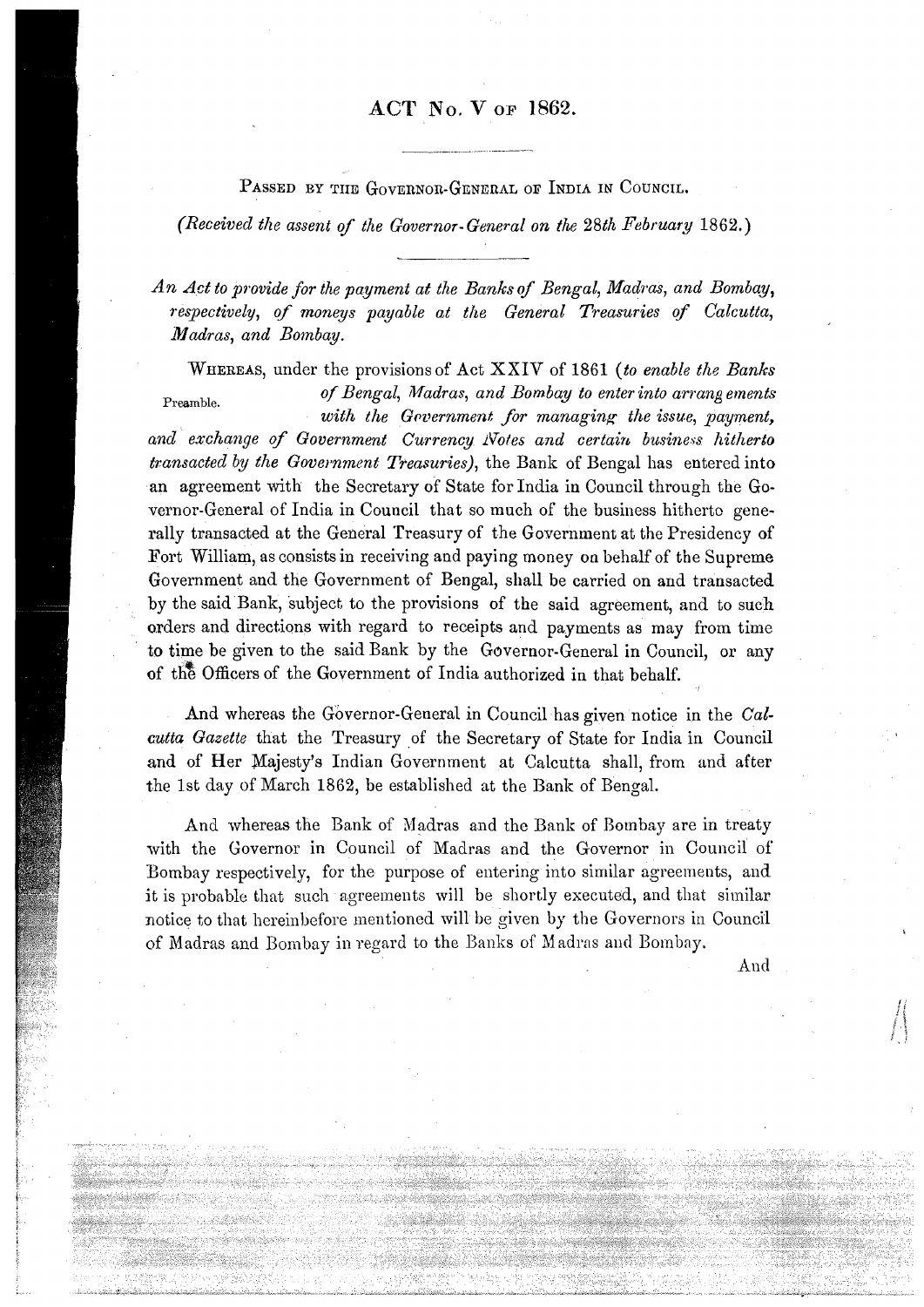## $ACT^*$ No. V of

f \*.

And whereas divers promissory notes and negotiable securities and other obligations for the payment of money made by or on behalf of the Secretary of State for India in Council or by the Governor-General of India in Council, the Governor of Madras in Council, and the Governor of Bornbay in Council respectively, on behalf of the East India Company and of the Secretary of State for India in Council, are made payable at the General Treasury of Fort William in Eeugal, the General Treasury at Madras, and the General Treasury at Bornbay respectively.

And whereas divers other securities and other obligations are made payable to the Secretary of State for India in Council or to the said Governor-General in Council, or to the Governors in Council of Maclras or of Bombay at the said General Treasuries of Fort William in Bengal, Fort St. George, and Bombay respectively;

It is therefore enacted as follows:

ando a composição de

I. On and after the 1st day of March 1862, and until the expiration On and after 1st March of fourteen days after notice shall be given in the 1862, all sums payable by *Calcutta Gazette* by the Governor-General of India in or to Government to be Council that the Treasury of the Government will Council that the Treasury of the Government will Bengal instead of at the<br>General Treasury at Cal-General Treasury at cal- be no longer held at the Bank of Eengal, all sums payable by or to the Secretary of State for India in Council, or by or to the Governor-General of India in Council or the Government of Bengal on behalf of the Secretary of State for India in Council, at the General Treasury of Fort William in Bengal, shall be payable by or to the Secretary of State in Council or by or to the Governor-General of India in Council or the Government of Bengal respectively on behalf of the Secretary of State in Council, at the Bank of Bengal instead of at the General Treasury at Calcutta.

11. Whenever presentment of any promissory note, security, or obligation Presentment of promis-<br>For payment or for any other purpose at the General Trea-<br>sory notes, &c., at the sury of Fort William in Bengal would, before the said 1st sury of Fort William in Bengal would, before the said 1st day of March 1862, have been necessary or sufficient,  $\hat{p}$ resentment for such purpose at the Bank of Bengal shall be necessary or sufficlient, as the case may be, on and after the said 1st day of March 1862, and until the expiration of fourteen days after such notice as in the 1st Section mentioned shall have been given.

I]:]..